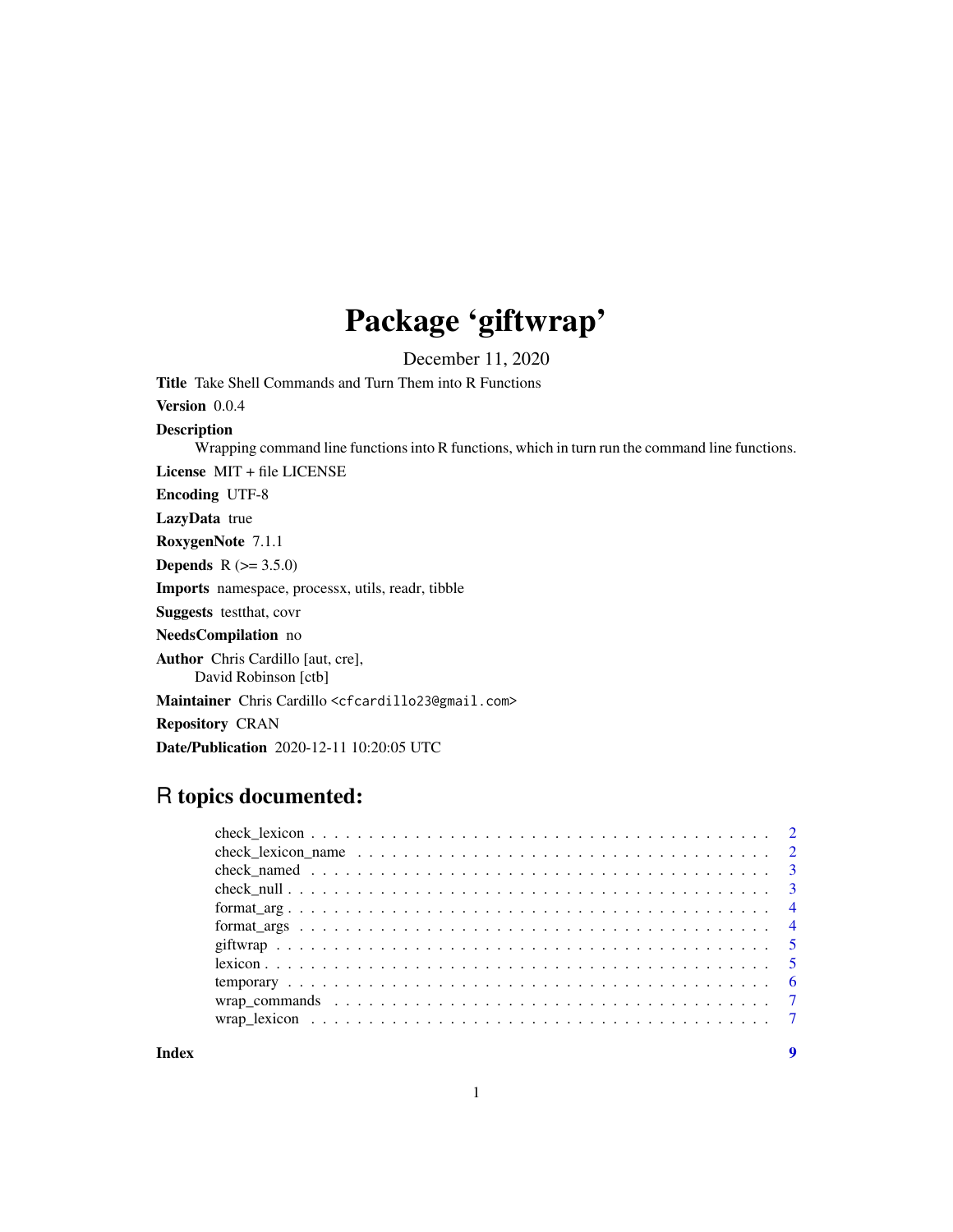<span id="page-1-0"></span>

Ensure specificity for certain functions

#### Usage

```
check_lexicon(lexicon)
```
#### Arguments

lexicon a lexicon to be evaluated

#### Value

error if lexicon is not properly formatted

check\_lexicon\_name *Checks lexicon name passed to* lexcion

#### Description

Checks lexicon name passed to lexcion

#### Usage

check\_lexicon\_name(lexicon\_name)

#### Arguments

lexicon\_name the lexicon name passed to lexcion

#### Value

error and message if lexicon not in available lexicons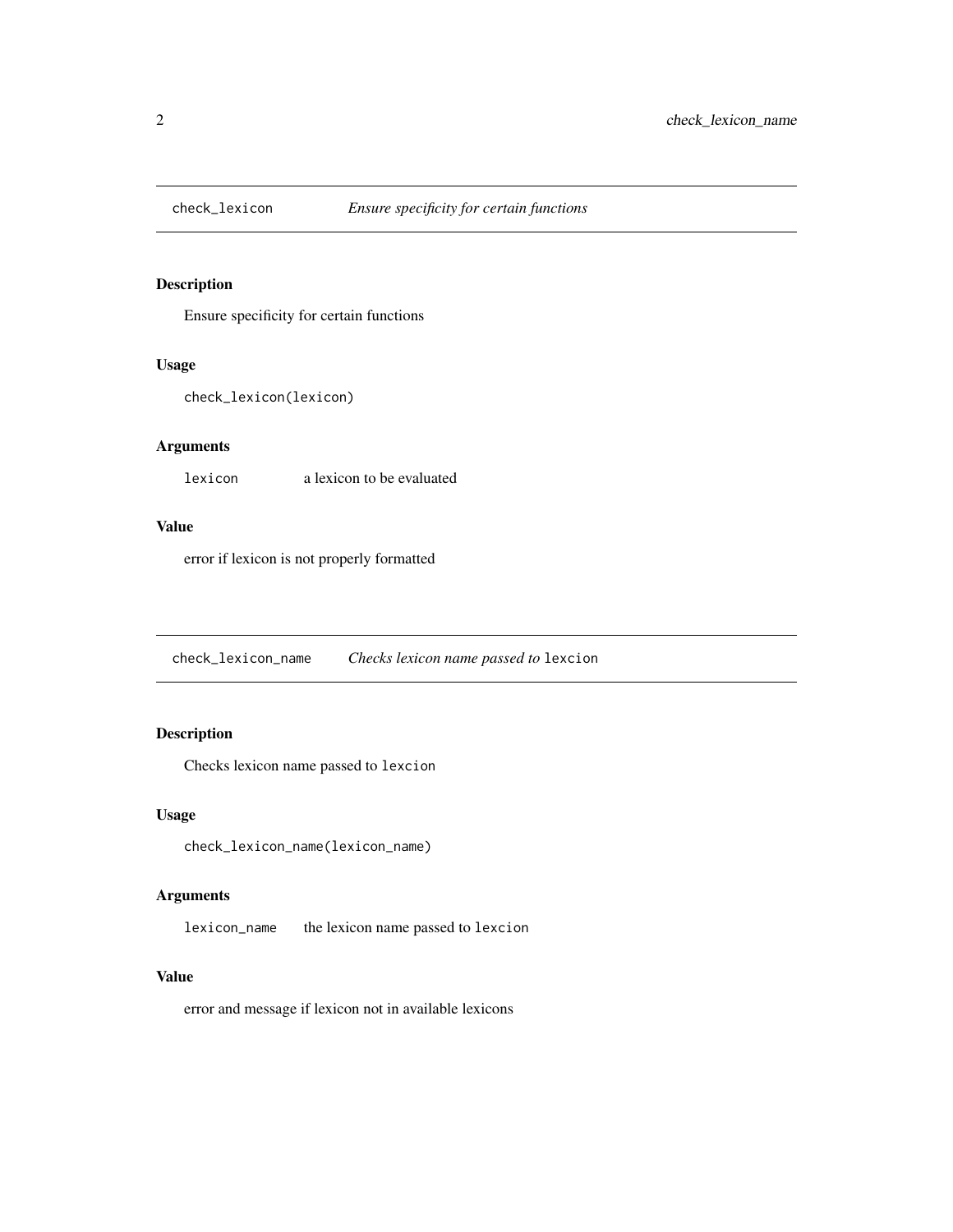<span id="page-2-0"></span>

Check to see if needed parameters are missing

#### Usage

check\_named(list)

#### Arguments

list a list to check

#### Value

error if list is not named

check\_null *Check to see if needed parameters are missing*

#### Description

Check to see if needed parameters are missing

#### Usage

check\_null(...)

#### Arguments

... named items to check

#### Value

error if null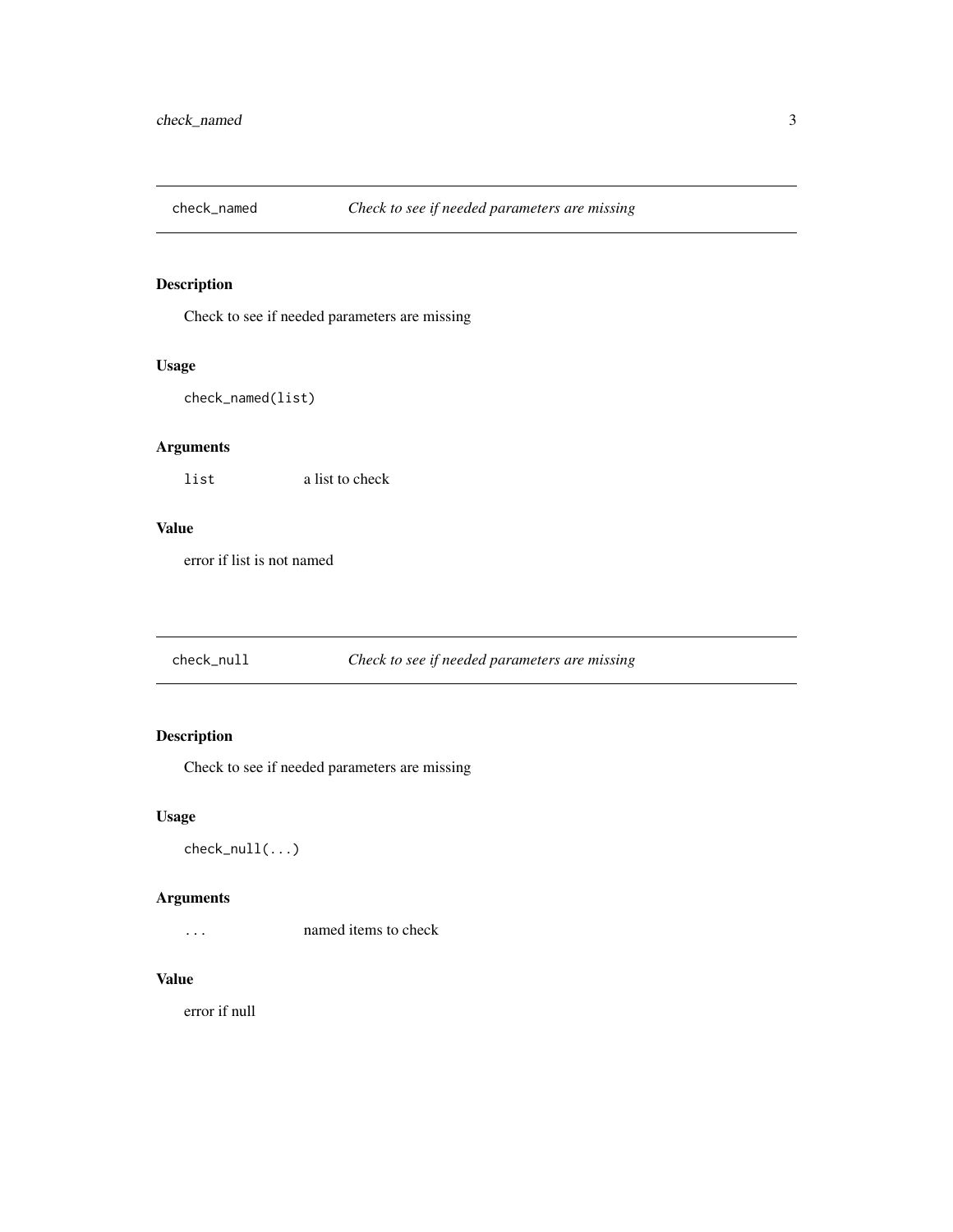<span id="page-3-0"></span>

Create an argument with shell formatting

#### Usage

format\_arg(x)

#### Arguments

x the argument to be passed to the shell command. Both named arguments and unnamed arguments work. A list is expected.

#### Value

a shell-formatted argument

format\_args *format multiple arguments*

#### Description

format multiple arguments

#### Usage

format\_args(...)

#### Arguments

... named and unnamed arguments to be formatted

#### Value

a vector of properly formatted arguments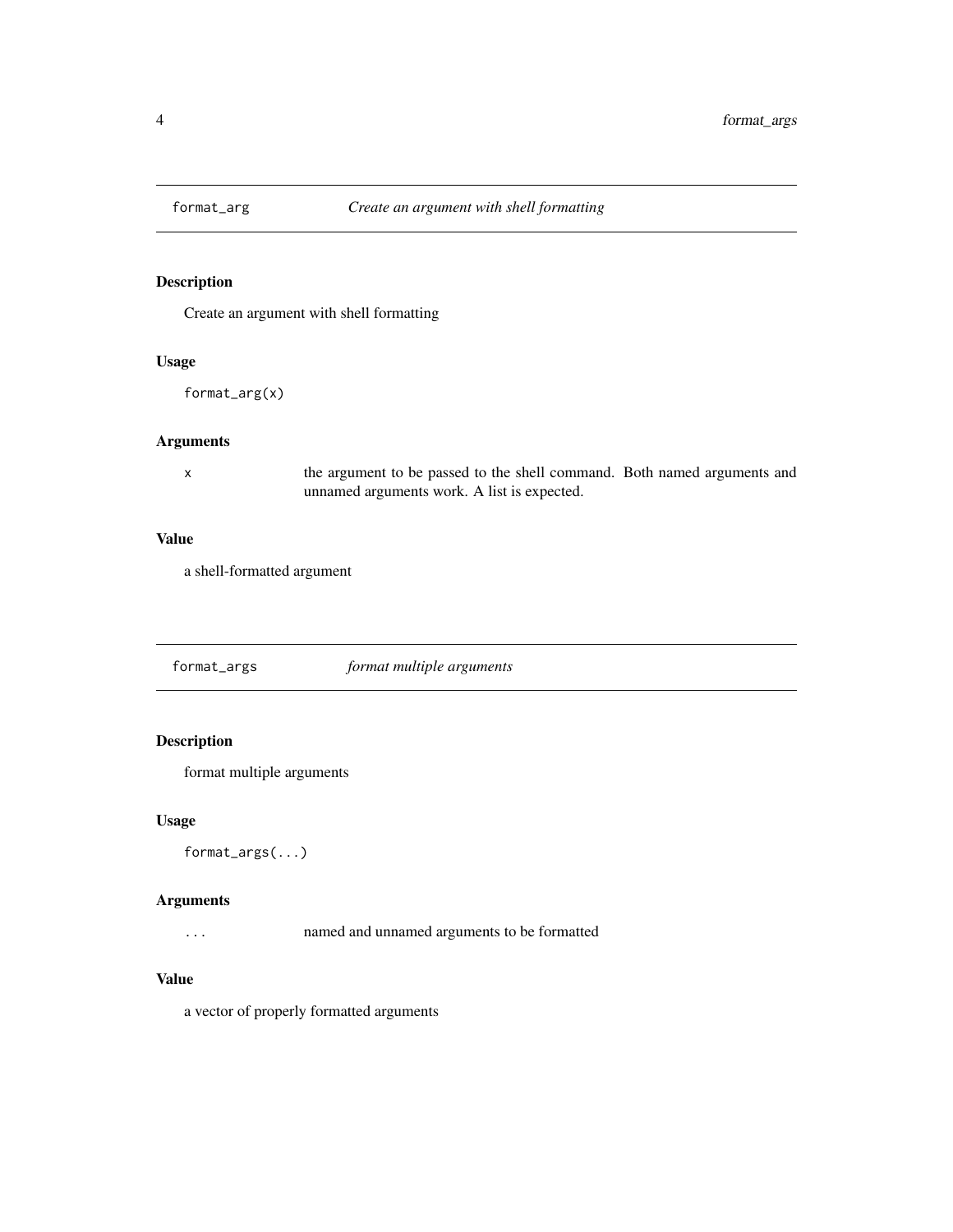<span id="page-4-0"></span>

The caller function that will live inside of factory function

#### Usage

giftwrap(command, ..., process\_echo = TRUE)

#### Arguments

| command      | a shell command                                                |
|--------------|----------------------------------------------------------------|
| .            | named and unnamed arguments to be giftwrapped                  |
| process_echo | set to FALSE to suppress terminal messages when command is run |

#### Value

messages from the running command, errors if failure

lexicon *For fetching a giftwrap lexicon*

#### Description

For fetching a giftwrap lexicon

#### Usage

lexicon(lexicon)

#### Arguments

lexicon The name of a giftwrap lexicon

#### Value

a dataframe of lexicon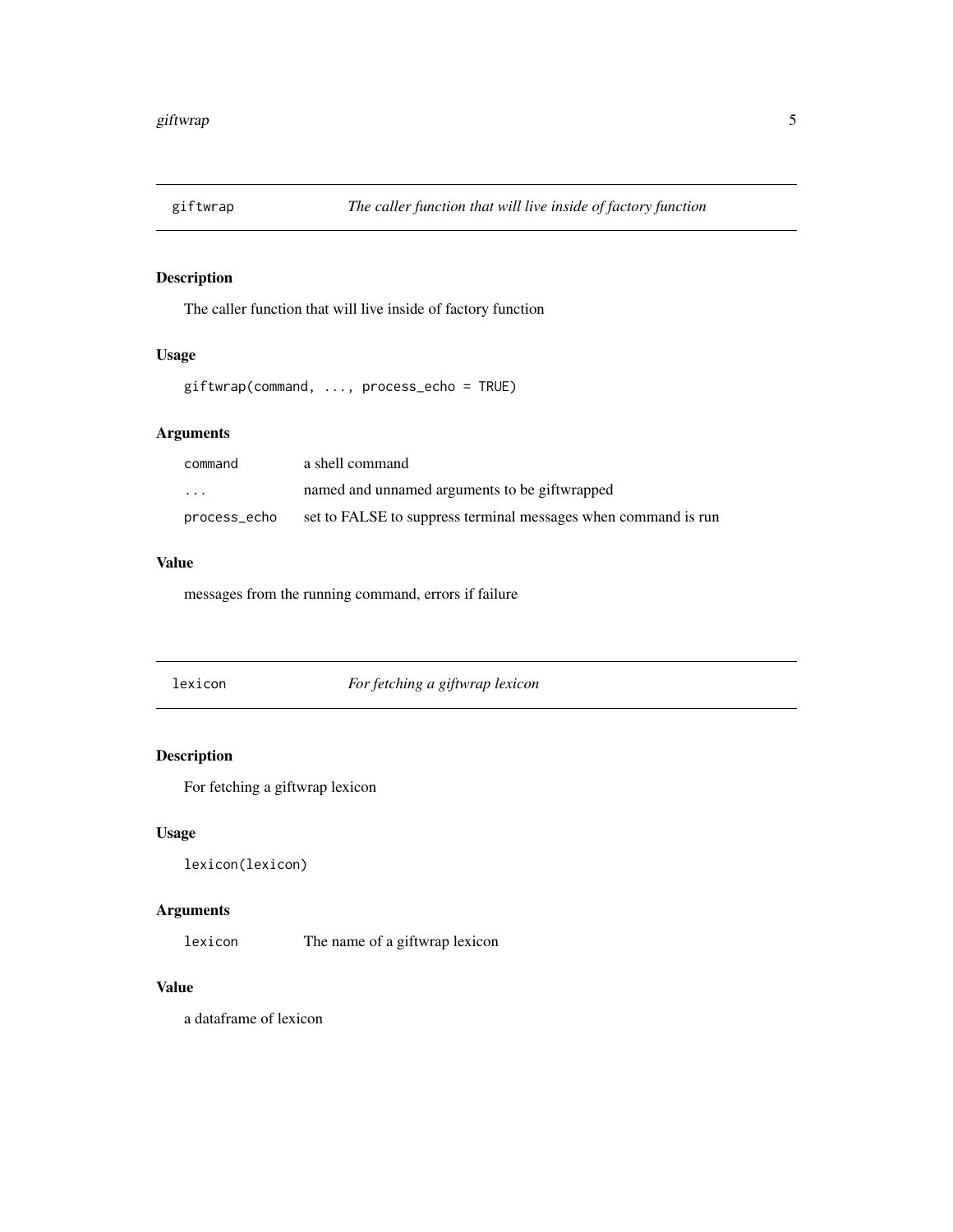<span id="page-5-0"></span>

Write an object to a temporary CSV, RDS, or raw text file, and return the path to that file. This can be used, for example, as an argument to a giftwrapped function.

#### Usage

```
temp\_csv(x, \ldots)temp_rds(x, \ldots)temp_lines(x, ...)
```
#### Arguments

| X        | An object                                                                                   |
|----------|---------------------------------------------------------------------------------------------|
| $\cdots$ | Extra arguments passed to the relevant writing function (such as write_csv for<br>temp_csv) |

#### Value

A string with the temporary filename containing the output. This will be in the temporary persession directory.

#### See Also

[tempfile](#page-0-0)

#### Examples

```
wrap_commands("cat")
```
cat(temp\_csv(mtcars))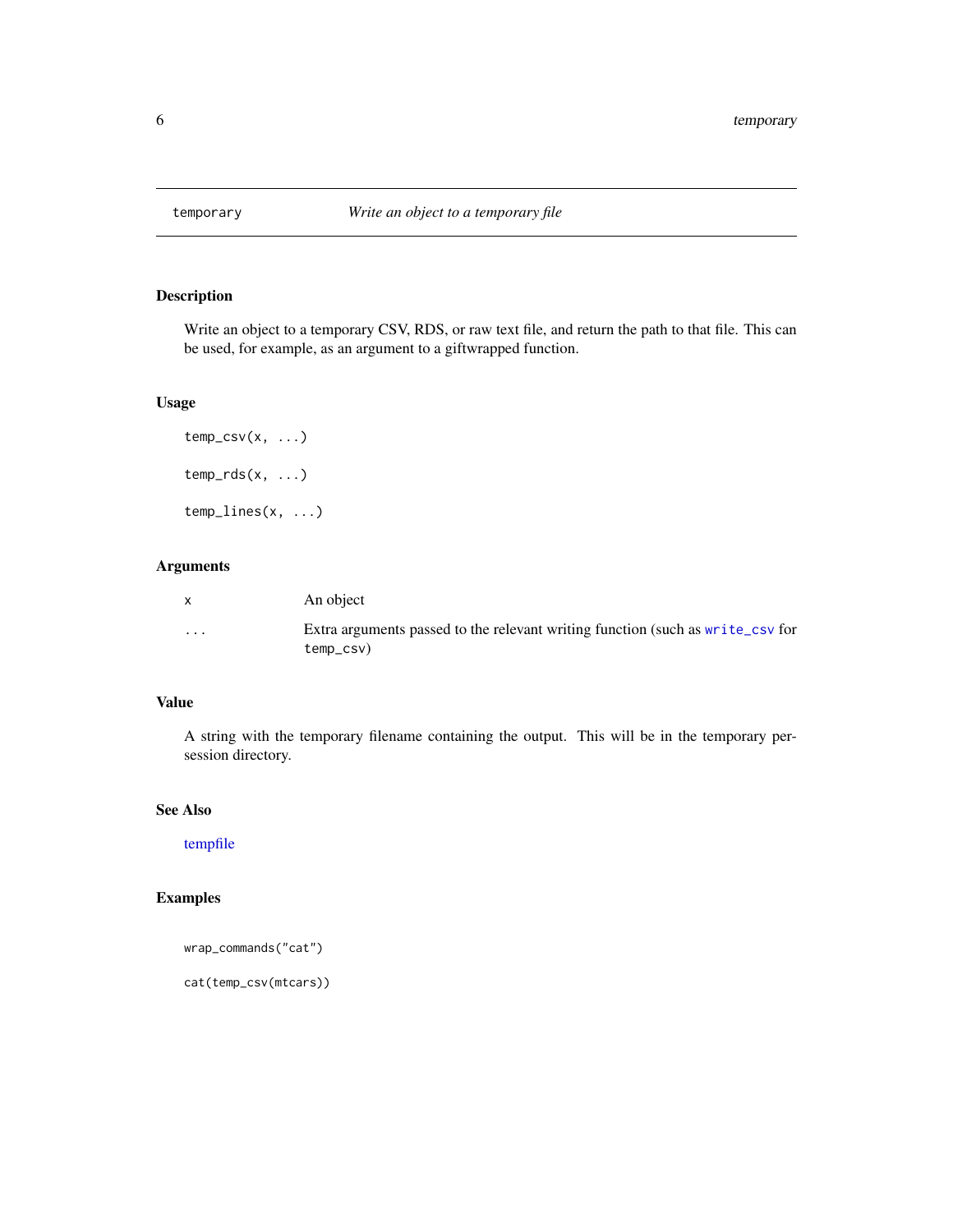<span id="page-6-0"></span>

To convert shell commands into giftwrapped functions

#### Usage

```
wrap_commands(
  ...,
 env = parent.frame(),
 base_remove = NULL,
 use_namespace = NULL
)
```
#### Arguments

| .             | shell commands to be turned into giftwrapped functions               |
|---------------|----------------------------------------------------------------------|
| env           | the environment in which the function should be created              |
| base remove   | remove the base from the function name by adding the base name here  |
| use_namespace | a character string of a namespace to use for the resulting functions |

#### Value

A function or functions exported to the specified environment

wrap\_lexicon *Load a functions from a lexicon into an environment*

#### Description

Load a functions from a lexicon into an environment

#### Usage

```
wrap_lexicon(
  lexicon,
  commands = NULL,
  subcommands = NULL,
  drop_base = FALSE,
  env = parent.frame(),
  use_namespace = NULL
\mathcal{E}
```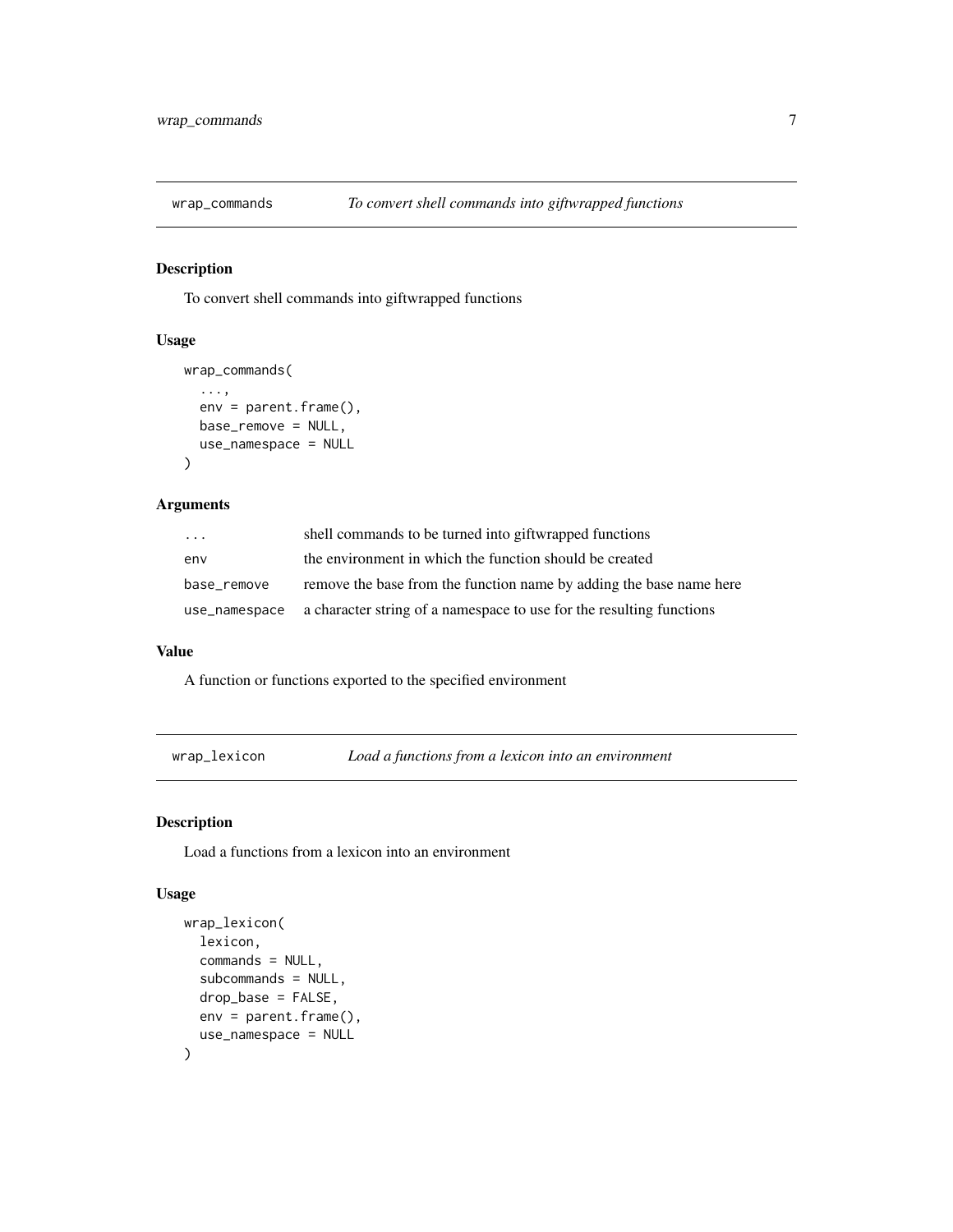### Arguments

| lexicon       | a data frame containing columns for base, command, subcommand, and giftwrap command<br>(the full command) |
|---------------|-----------------------------------------------------------------------------------------------------------|
| commands      | regex filtering for any commands in the lexicon                                                           |
| subcommands   | regex filtering for any subcommands in the lexicon                                                        |
| drop_base     | drop the base-level command from the caller function                                                      |
| env           | the environment into which the giftwrap functions should be exported                                      |
| use_namespace | a character string of a namespace for giftwrap to create and export the lexicon<br>functions into         |

#### Value

Functions exported to the specified environment